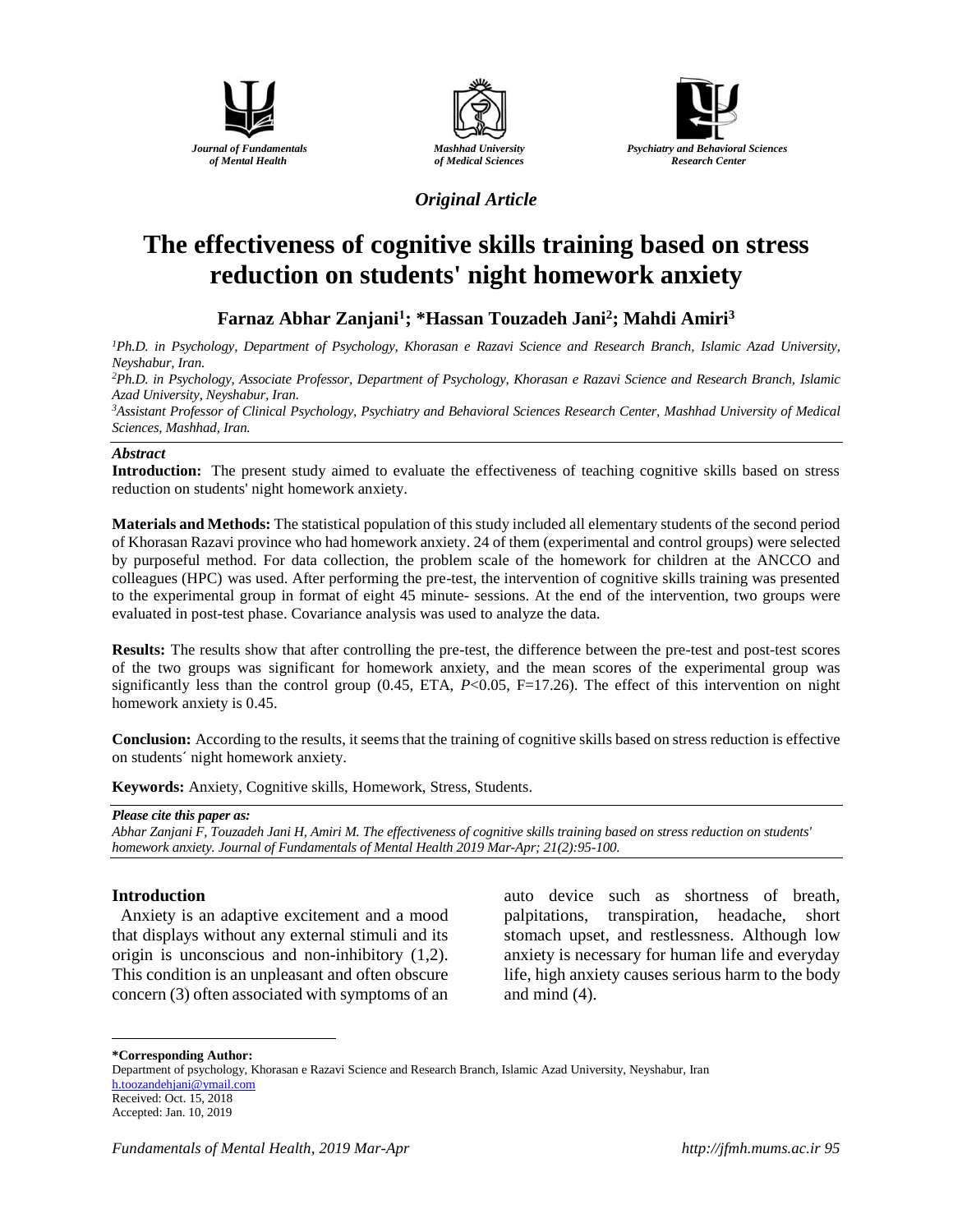In fact, anxiety is a necessary response to stress, and it prepares a person with a risk of reaction and response when he or she comes. In many cases, such a response is logical and even vital, but its abnormal state can affect a wide range of human functions (5). Therefore, little anxiety can have a positive effect on life and development. It is natural that this type of anxiety not only has no harm to the human development process, but also is constructive and useful (6).

According to DSM-5, anxiety is a 3 to 13 percent lifelong prevalence. Anxiety Disorder is an extreme or unreasonable fear of situations where a person's behavior or performance may be evaluated (7). Among the various anxieties that humans experience in their life span, especially during formal education, can be the anxiety of the night. The night's homework defines as a set of tasks set by the teacher at the school to enable them to complete their school hours outside their school hours (8). In general, the meaning of the task of the night is all the tasks involved (writing assignments, memorable, solving, etc.) that teachers set daily for their students to do at home. Nightlife has a variety of types of exercises, preparation, expansion and creativity.

According to the nature of these assignments, the effect of each of them on students' academic achievement can be different from each other (9). The night work is always one of the factors involved the realization of learning has been prominent, and the form and type of assignment have also varied in each period in proportion to the perception that learning existed (10).

In today's world, education of people is one of the necessities of life, without the education of the continuing life of people at risk. Because education of people in need of a lot of money and budget, therefore, the purpose of educational education of students is their academic achievement (11). The pressures associated with education are the main source of stress in young people all over the world. Educational activities for children and adolescents are of great importance in most cultures, but parents' expectations, teachers and students themselves, due to competition and academic excellence, can be a source of stress and stereotyping for most students (12).

Stress reduction cognitive skills training are a multifaceted approach in which techniques such

as relaxation, diaphragmatic breathing, mediation for identifying auto-negative thoughts, cognitive distortions and rebuilding it by replacing rational thoughts, effective coping training, managing anger and expressing Gray is taught to people (12). Nickeyk, Wingerhorstz and Zelenberg (13) showed that reducing stress has an effect on reducing symptoms of anxiety and increasing the positive mood and high quality of life. Due to the important role that school plays in shaping people's attitudes about their abilities and abilities, it is important to control the mental health problems of students such as stress, depression and anxiety. Meanwhile, cognitive skills training based on stress reduction and anxiety has both strong theoretical basis and several studies have confirmed its effectiveness in reducing psychological symptoms and anxiety (14). Cognitive Therapy is a psychotherapy system that tries to reduce self-harmful emotional and behavioral responses by making changes in defective thinking and maladaptive beliefs that underlie emotional responses. In cognitive therapy, emphasis has been placed on reducing the intensity and intensity of uncomplicated responses of caregivers and teaching modern skills in order to reduce unwanted behaviors and increase more compassionate behaviors (15).

Cognitive therapy is also a short-term treatment that is often effective in the treatment of depression  $(16)$ .

Cognitive therapy is based on the views that stress states like depression, anxiety and anger often persist or intensify by beneficial and extreme thinking. The role of the therapist is to help the patient to identify and correct the person's thinking through the application of logical and empirical criteria.

Cognitive therapy is in fact a model for gathering and categorizing real-world information; Beck and Frillin consider cognitive therapy as depression as a redefinition of rational beliefs whose purpose is to re-energize the individual's realistic system (17).

Lin believed that cognitive skill training improves human relationships and enables individuals to act in accordance with their own interests, and allow them to express their desires without feeling anxious and stressful and honest feelings. They will show themselves in this way, which promotes their upbringing and excellence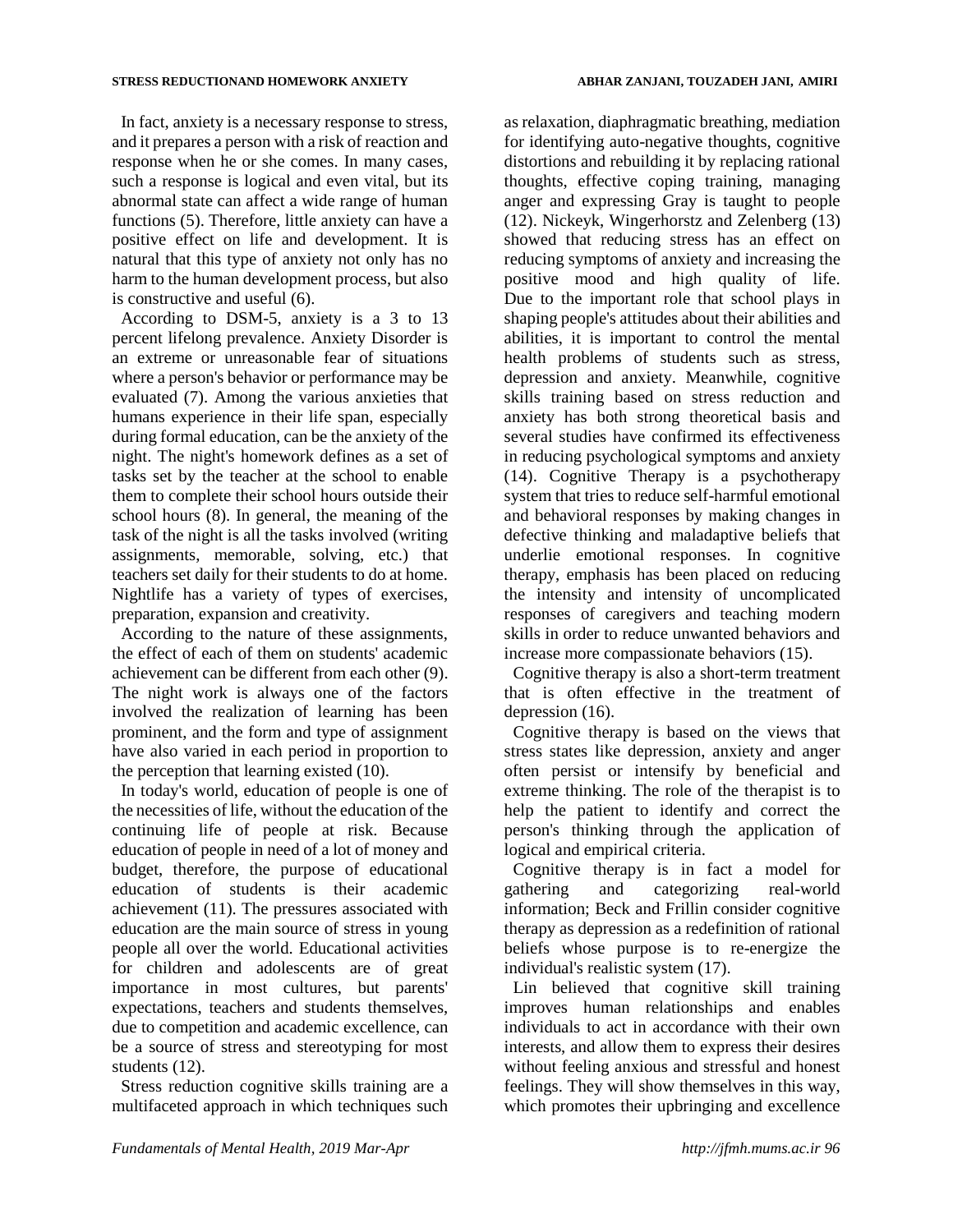(18). Teaching techniques and cognitive skills such as problem-solving skills will enable students to solve their problems and deal with stress and anxiety. Because anxiety and stress will lead to many psychological, physical and social problems in the students, and if skills of coping with these factors are not given to them, they will be frustrated in society.

Therefore, using the teaching of cognitive skills mentioned above, it is possible to develop students' thinking and strengthen their memory and stress and anxiety factors in them to the desirable level (19).

#### **Materials and Methods**

At first, the subjects were recruited on the basis of a revised version of the Psychiatric Clinical Interview, the fifth Diagnostic and Statistical Manual for the Detection of Semi-Structured Clinical Intervention (SCID), identified by a psychologist. Students who received the lowest scores in the questionnaires selected via purposeful sampling and then the samples were randomly divided into two experimental and control groups.

The both group were evaluated in pretest phase. Then, treatment interventions for reducing cognitive skills based on stress reduction were performed for 8 sessions (45 minutes) for the experimental group, but the control group did not receive any interventions.

After the end of the treatment period, both groups were compared using the post-test research tools. At the end, the results of the pretest and post-test were compared between the two groups.

#### Research instrument

*A) Diagnostic Interview:* The semi-structured clinical interview of SCID is based on the Diagnostic and Statistical Manual of Psychiatric Disorders (Fifth Edition) (DSM-V) of the American Psychiatric Association, which provides a clinical interview, in addition to facilitating the process of evaluating and verifying the reliability and validity of resources (3).

*B) The problem scale of the homework for children at the ANCCO and colleagues (HPC):* Housekeeping Home Problem List (HPC) by Kathleen M. Ensco, Grill Scully, Rafael Ramirez and Frederic M. Levine was made in 1987, consisting of 20 items that are used to measure home-based homework problems. The implementation of the questionnaire is based on the 4-point Likert scale, which is used for "never", "sometimes", "often" and "Most often" are rated 0, 1, 2, and 3, respectively. A higher overall score indicates more homework problems in children. In ANCO and colleagues' research, this scale has an excellent algebraic coefficient of 0.91. The alpha of the questionnaire in this study was 0.79. The data were analyzed by SPSS18 software using descriptive and inferential statistics.

#### **Results**

The mean and standard deviation of descriptive findings and repeated measures tests were used to explain the covariance test. Findings of the research were used. In order to evaluate the overall significance of the fitted model, from the effects of pylosic effects and the Lambdesa Wikis test, and the Hutchling effect and the larger of the second root, it is shown in Table 1.

|           | Partial n2 |        | df  | <b>Sig</b> |
|-----------|------------|--------|-----|------------|
| Piley     | 0.001      | 0.99   | 3.0 | 0.00       |
| Wickels   | 0.001      | 0.00   | 3.0 | 0.00       |
| Hutchling | 0.999      | 699.54 | 3.0 | 0.00       |
| Root      | 0.999      | 699.54 | 3.0 | 0.000      |

|  |  |  |  |  |  | Table 1. Piley Effect Test, Hutchling Effect, Lamboidy Wickels, Root |  |  |
|--|--|--|--|--|--|----------------------------------------------------------------------|--|--|
|--|--|--|--|--|--|----------------------------------------------------------------------|--|--|

 $(P<0.01)$ 

According to the value of the Lambda test in the following table, the statistical significance of 0.01 and the significant level of zero showed that at least one of the variables of stress and anxiety in the students' homework in the experimental and control group were significantly different in the post-test with each other.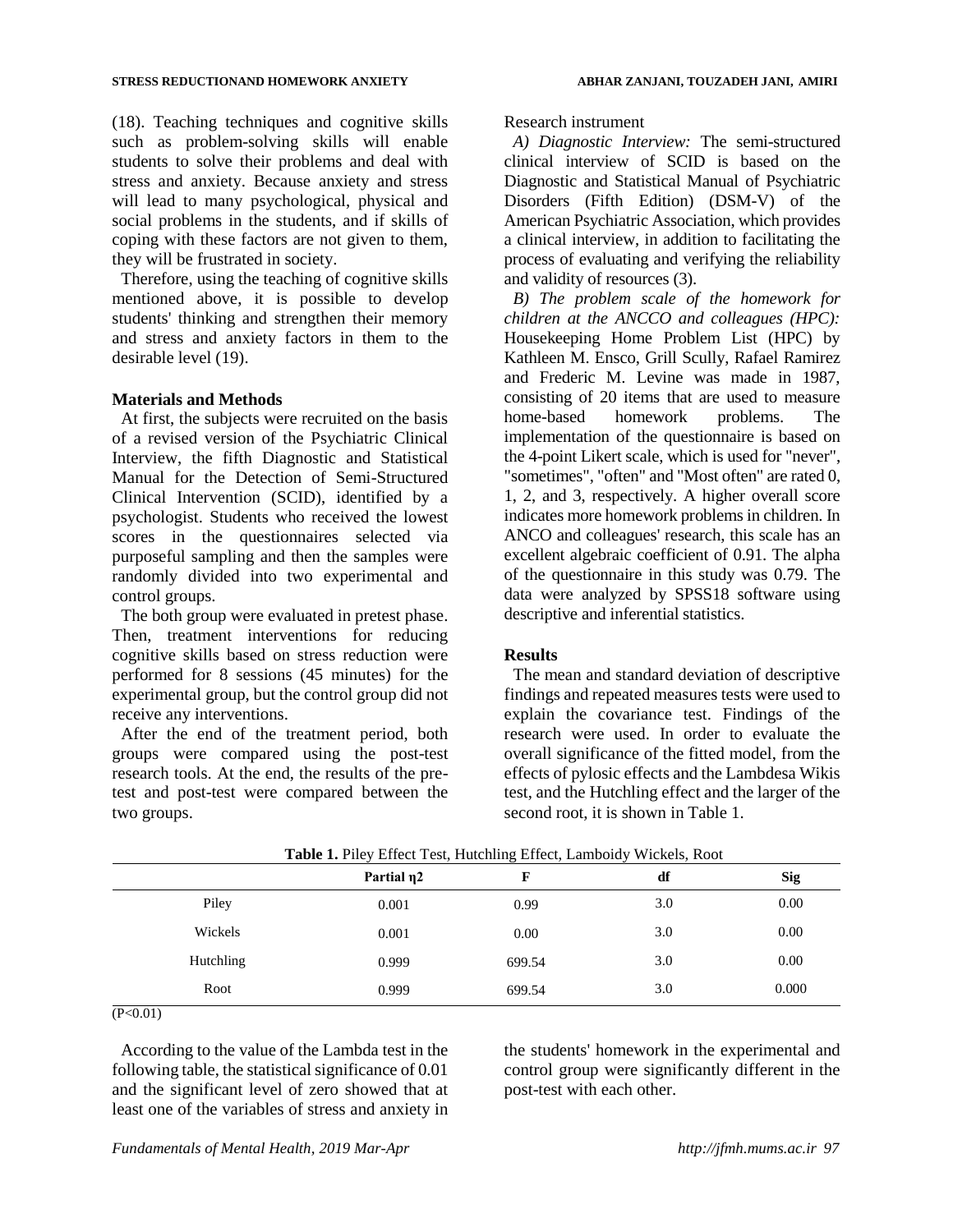| Source of change    |       | <b>THE 20 THE LOSGITS</b> OF SHILLIC VALIMED COVALIGNCE AND VALIMED AND CONTROL COUNTS<br>SS | df | MS     | Partial n2 | Sig   |       |
|---------------------|-------|----------------------------------------------------------------------------------------------|----|--------|------------|-------|-------|
|                     | Group | 320.83                                                                                       |    | 320.83 | 0.45       | 0.000 | 17.26 |
| Homework<br>anxiety | Error | 390.15                                                                                       | 21 | 18.57  |            |       |       |
|                     | Total | 30522                                                                                        | 24 |        |            |       |       |
| (P<0.01)            |       |                                                                                              |    |        |            |       |       |

**Table 2.** The results of single-variable covariance analysis experiment and control groups

| <b>Table 3.</b> Modified mean scores of post-test anxiety variable |              |       |                |  |  |
|--------------------------------------------------------------------|--------------|-------|----------------|--|--|
| <b>Dependent Variable</b>                                          | Group        | M.M   | standard error |  |  |
| Homework anxiety                                                   | Experimental | 31.24 | 1.29           |  |  |
|                                                                    | Control      | 39.08 | 1.29           |  |  |
| (P<0.01)                                                           |              |       |                |  |  |

The results of the above tables indicate that after controlling the pre-test, the difference between the pre-test and post-test scores of the two groups was significant for the anxiety variables of the night task, and the mean scores of the experimental group in the anxiety variable of the night-time was significantly less than the control group (0.45, ETA, *P*<0.05, F=17.26). The effect of this intervention on the night anxiety is 0.45.

#### **Discussion**

Based on the results of this study, and the other researchers such as Holly Onal (20), Joseph Williams (21), Kelly Hanna (22), Cocaqua et al. (23), Mobiini (24), Orly and colleagues (25), Sharma (26), Spilberger (27), Cappadine (28), and Wolstad et al. (29), it can be argued that by training cognitive skills, people identify lower stress-related physical symptoms and decrease their emotional stress, anxiety, and stress due to educational expectations.

Identifying auto-negative thoughts and cognitive distortions and replacing rational thoughts plays an important role in the correct evaluation. In this training course, people learned to have an accurate assessment of their academic abilities and talents and, based on their successes in education, have reasonable expectations. The existence of these rational expectations reduced the amount of experienced anxiety (30). According to the Water Thumberer's theory, anxiety involves cognitive and emotional components, and cognitive components which are responsible for reducing the performance and individual's mental attitudes and emotional components which are responsible for emotional reactions to the situation (31) and also, William's view that anxiety is a response to external stimuli. So, it can be emphasized that those with anxiety at night have a kind of self-employment with a worrying mindset that they slightness and doubt about their abilities are determined and often they carry out a negative cognitive assessment, negative emotions and undesirable physiological response (32,33).

Also, people who learn coping skills instead of helplessness, passivity and mind-blowing, will increase their abilities and reduce the requirements of stressful situations (problemoriented strategy). Also, when people use stress management techniques to reduce stress and associated physical symptoms, control sensation increases (34). Cognitive therapy protocol for adolescents with anxious response to homework, through the training of identifying unrealistic risks, enables them to control and manage worrying thoughts, negative emotions, and adverse physiological responses (35).

In a general explanation it can be stated that cognitive stress reduction training emphasizes the collaborative relationship between the therapist and the authorities and also has the potential to reduce the full range of academic anxiety that students experience and it can be effective in improving self-efficacy beliefs that are the main problem for anxious people (16).

#### **Conclusion**

According to the results, it seems that the training of cognitive skills based on stress reduction is effective on students´ night homework anxiety.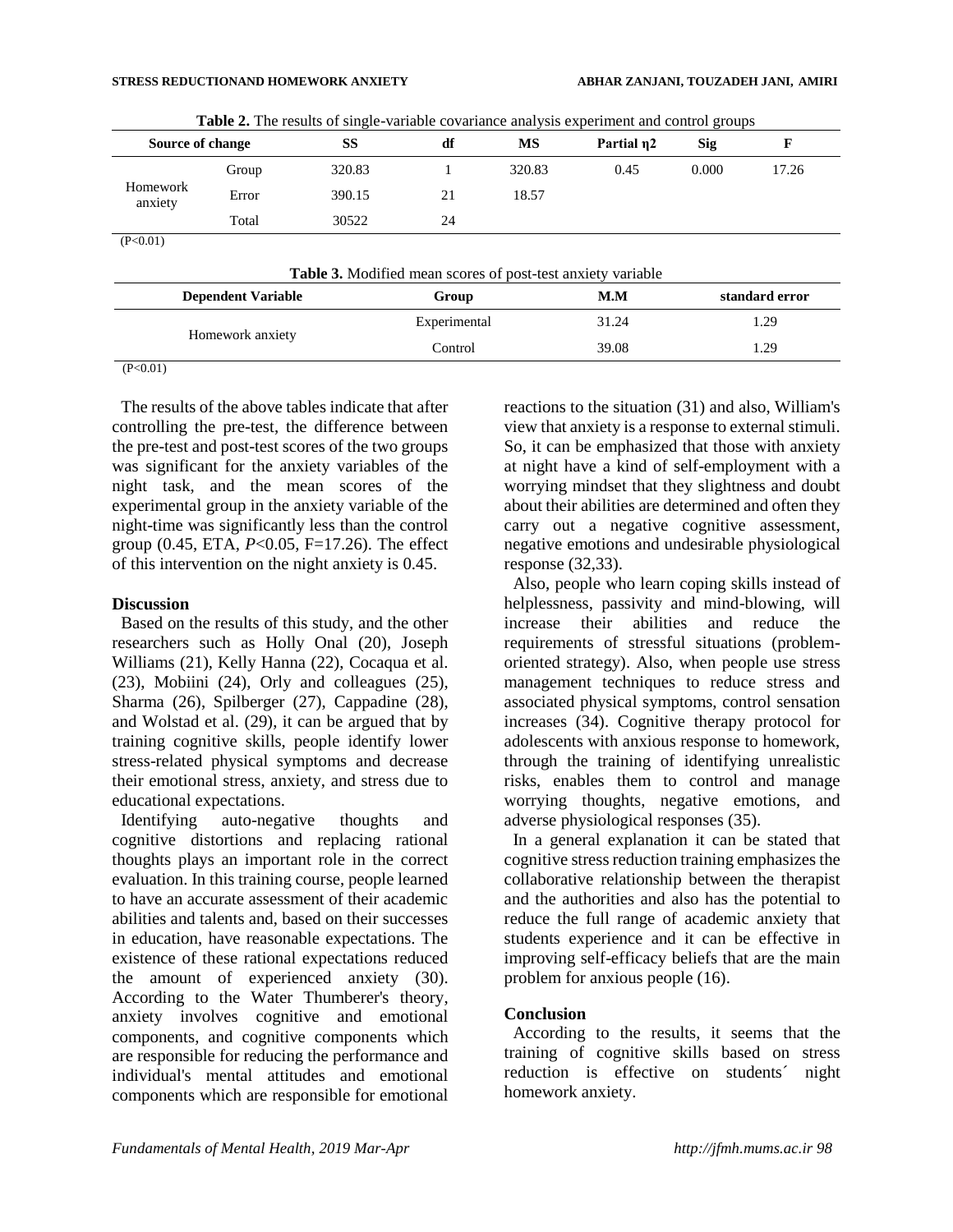#### **Acknowledgement**

This research approved by Department of psychology, Khorasan e Razavi Science and Research Branch, Islamic Azad University, Neyshabur and the authors had not conflict of interests.

#### *References*

1. Abbasi Z, Amiri S, Talebi H. [The effective comparison between modular cognitive behavioral therapy (MCBT) and child parent relationship training (CPRT) in children with separation anxiety symptoms]. The social sciences 2016; 11(6): 890-902. (Persian)

2. Adebule SO. The effect of homework assignment on mathematics achievement of secondary school students in south west Nigeria. J Educ Pract 2014; 5: 52-5.

3. American Psychiatric Association. Diagnostic and statistical manual of mental disorders (DSM-5®). Washington, DC: American Psychiatric Publication; 2013.

4. Ang RP, Huan VS, Braman OR. Factorial structure and invariance of the Academic Expectations Stress Inventory across Hispanic and Chinese adolescent samples. Child Psychiatr Hum Dev 2017; 38(1): 73-87

5. Arch J, Ayers CR, Baker A, Almklov E, Dean DJ, Craske MG. Randomized clinical trial of adapted mindfulnessbased stress reduction versus group cognitive behavioral therapy for heterogeneous anxiety disorders. Behav Res Ther 2013; 51(5): 185-96.

6. Becker EM, Becker, KD, Ginsburg GS. Modular cognitive behavioral therapy for youth with anxiety disorders: A closer look at the use of specific modules and their relation to treatment process and response. School Ment Health 2012; 4: 243-53.

7. Chiu AW, Langer DA, McLeod BD, Hark Drahota A, Galla BM, Jacobs J, et al. Effectiveness of modular CBT for child anxiety in elementary schools. NIH Public Access Author Manuscript 2013; 28(2): 141-53.

8. Corina L, Gomez R. Unique associations of reinforcement sensitivity theory dimensions with social interaction anxiety and social observation anxiety. Pers Individ Diff 2014; 60: 20-24.

9. Deslandes R, Rousseau M, Nadeau T. Evolution and relation of students' homework management strategies and their parents' help in homework during the transition to high school. Proceeding of the Annual Meeting of the American Educational Research Association, New York, NY, 2008.

10. Dunne MP, Sun J, Nguyen ND, Truc T, Loan KX, Dixon J. The influence of educational pressure on the mental health of the adolescence in East Asia. J Sci Res Hue University 2010; 61(1): 18-27.

11. Egan MY, Kubina LA, Lidstone RI, Macdougall GH, Raudoy AE. A critical reflection on occupational therapy within one assertive community treatment team. Can J Occup Ther 2010; 77(2): 70-9.

12. Emerson TN, Mencken KD. Homework: to require or not? Online graded homework and student achievement. Perspect Econom Educ Res 2011; 7(1): 20-42.

13. Nyklicek I, Vingerhoets AD, Mercel Zeelenberg M. Emotion regulation and well-being. New York, Dordrecht Heidelberg; 2011: 101-15.

14. Galbraith T, Heimberg RG, Wang S, Schneier FR, Blanco C. Comorbidity of social anxiety disorder and antisocial personality disorder in the National Epidemiological Survey on Alcohol and Related Conditions NESARC. J Anxiety Disord 2014; 28(1): 56-7.

15. Galla BM, Wood JJ, Chiu AW, Langer DA, Jacobs J, Ifekwunigwe M, Larkins C. One year follow-up to modular cognitive behavioral therapy for the treatment of pediatric anxiety disorders in an elementary school setting. Child Psychiatr Hum 2012; 43: 219-26.

16. William CH, Wilson PH, Morrison J, McMahon A, Andrew W, Lesley Allan L, et al. Guided self-help cognitive behavioural therapy for depression in primary care: A randomized controlled trial. PLOSE One 2013; 8(1): 5273.

17. Leahy RL, Holand SJ. Treatment plans and interventions for depression and anxiety disorders. New York: Guilford; 2010.

18. Lin Y. Evaluation of an assertiveness training program on nursing and medical students' assertiveness, self– esteem and interpersonal communication satisfaction. Nurs Educ Today 2004; 24(8): 656-65.

19. Akgun S, Ciarrochi J. Learned resourcefulness moderates the relationship between academic stress and academic performance. Educ Psychol 2010; 23(3): 287-94.

20. Hülya Ünal-Karagüven M. Demographic factors and communal mastery as predictors of academic motivation and test anxiety. J Educ Train Stud 2015; 3(3): 1-12.

21. Joseph N, Williams DP, Bowman A, Koenig J, Thayer JF. The need to approach emotional experiences as a mediator between resting heart rate variability and trait anxiety. Anxiety 2016; 10(24): 34.